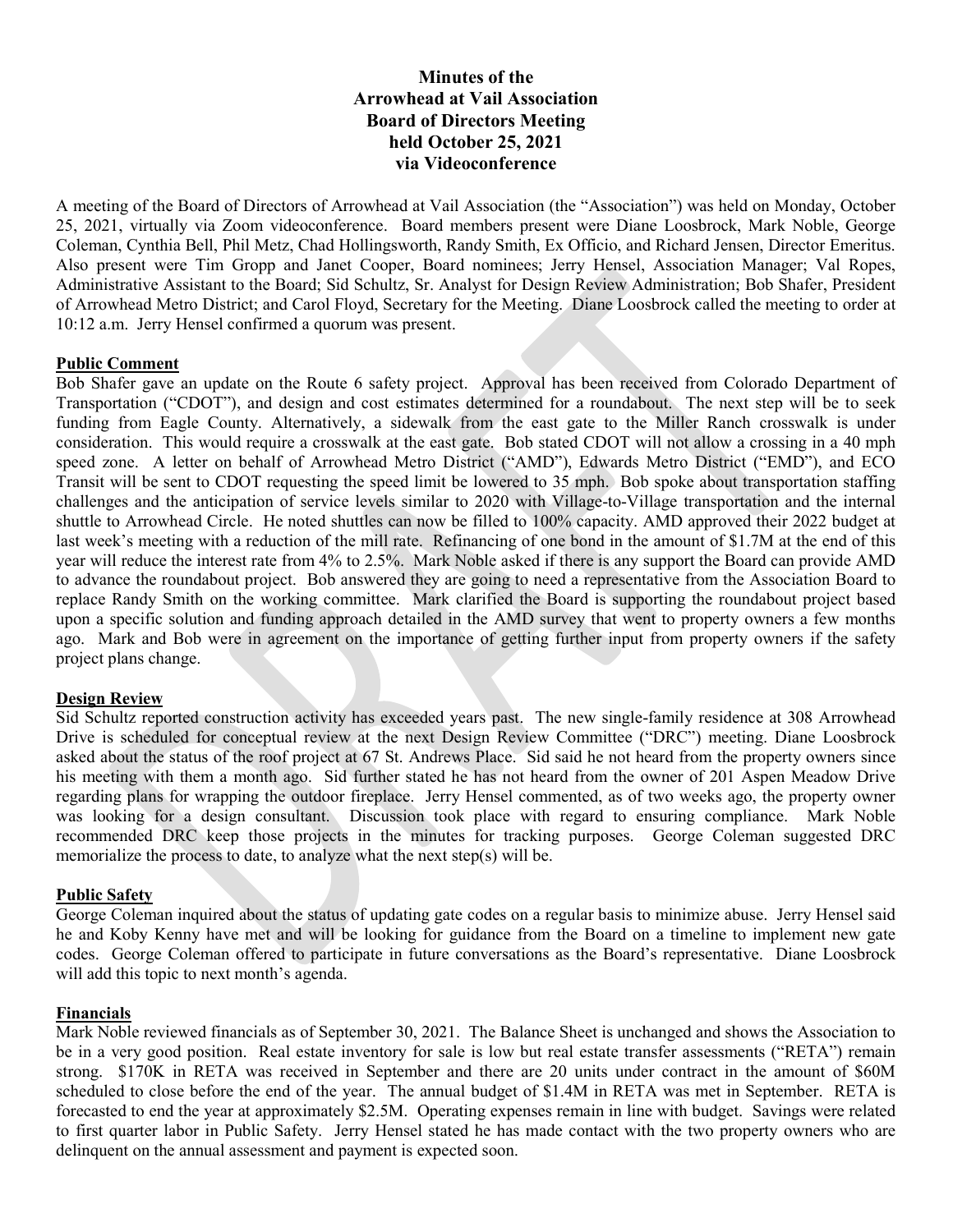### 2022 Proposed Budget

Mark Noble presented the 2022 proposed budget as approved by the Finance Committee. RETA is budgeted conservatively at \$1.4M based on a five-year average. There will be no increase to the annual assessment. Once the investment policy is approved, the Investment Committee will begin investing funds at the beginning of the year and will likely generate revenue. The revenue budget does not reflect any impact from the policy. Mark explained the philosophy to fund the basic operating expenses out of the revenues. Areas of increase to expense for 2022 include Public Safety labor, HOA Functions to include a new media admin position, extra staff and increased office rent for Design Review Administration, and trash removal and landscaping labor inflation. The key project in Improvements and Replacements will be to complete the landscaping project that began this year. This project accounts for \$450K of the \$606K in improvements. In summary, the budget for 2022 is \$2.6M in revenue and \$2.5M in expense for operations, leaving \$153K for reserves. Reserves will be used to fund the \$606K in improvements. If there is no additional revenue, assets will drop by \$450K. Mark said he has received one additional request from the marketing team for \$10K to be used to fund a promotional video for Arrowhead. Jerry Hensel noted a 15% increase in services to complete the landscaping improvements at the east gate and all north side gates with a revised total of \$480K for the landscaping entrances project. Mark provided updated numbers. Revenue will remain at \$2.6M, operating expenses of \$2.533M, leaving \$143K for reserves. Improvements will increase to \$676K requiring \$523K from reserves. Diane requested Mark send all Board members a revised budget reflecting the aforementioned changes.

Mark Noble moved to approve the Arrowhead at Vail Association 2022 Budget as reflected in version 5, as presented by the Finance Committee, with two changes including \$10K for an Arrowhead marketing video from operating expense, and an additional \$70K for the landscaping entrance project reflecting bids received. George Coleman seconded the motion and it was unanimously approved.

### **Committees**

Investment Committee: Randy Smith spoke about the diligent approach of the Investment Committee. The committee will interview two external unaffiliated advisors on November 4<sup>th</sup> who are independent and in the top tier of advisors that manage portfolios for not for profit organizations across the country. Both advisors have indicated a willingness to provide input on wrapping up the investment policy statement and developing the investment plan. Randy said the expectation is to have this complete by the November Board meeting.

Operations: Jerry Hensel informed the Board all AMD lighting for the parking lot and Cresta Road has been received as well as Village at Arrowhead Association lighting, and installation will begin today. The Arrowhead at Vail Association shipment was rerouted and delayed. Jerry will arrange for installation when a delivery date is set. Lighting for the monument inside the McCoy gate will be operational next week.

Strategic Planning: Mark Noble said the committee has been occupied with the budgeting process. He talked about a project Dan Gallagher has been working on with Carol Floyd to pull together a list of key documents. The best way to make these documents available to the Directors and property owners will be determined. Mark also said, based upon the results of the owners' survey, there is lack of clarity pertaining to what amenities owners want. The committee has established a smaller working group to dive deeper into this matter.

Preview of Winter Activities: Val Ropes spoke about activities tentatively proposed for this winter including Kid's Snow Games and Family Snow Games, FirstTracks for homeowners, Bingo Night in collaboration with the Arrowhead Alpine Club or Country Club of the Rockies, and an Adult (non-animated) Movie Night.

Arrowhead Alpine Club Pool Agreement: George Coleman reported the pool agreement remains with Vail Resorts. He and Phil Metz anticipate a final version before the end of the year.

Work in Progress: Val Ropes spoke about a new homeowner binder number two. It started out as a guide for fun things to do in Arrowhead and has morphed into a new homeowner's manual with information on trash service, pets, short-term rental registration, parking, etc. She shared her opinion that this information should also be posted on the website. Depending on the Board's guidance, a member portal may be needed or it may be posted as public information. Val informed the Board of issues with the mobile website. She will ask the web host for a proposal to fix and improve that experience.